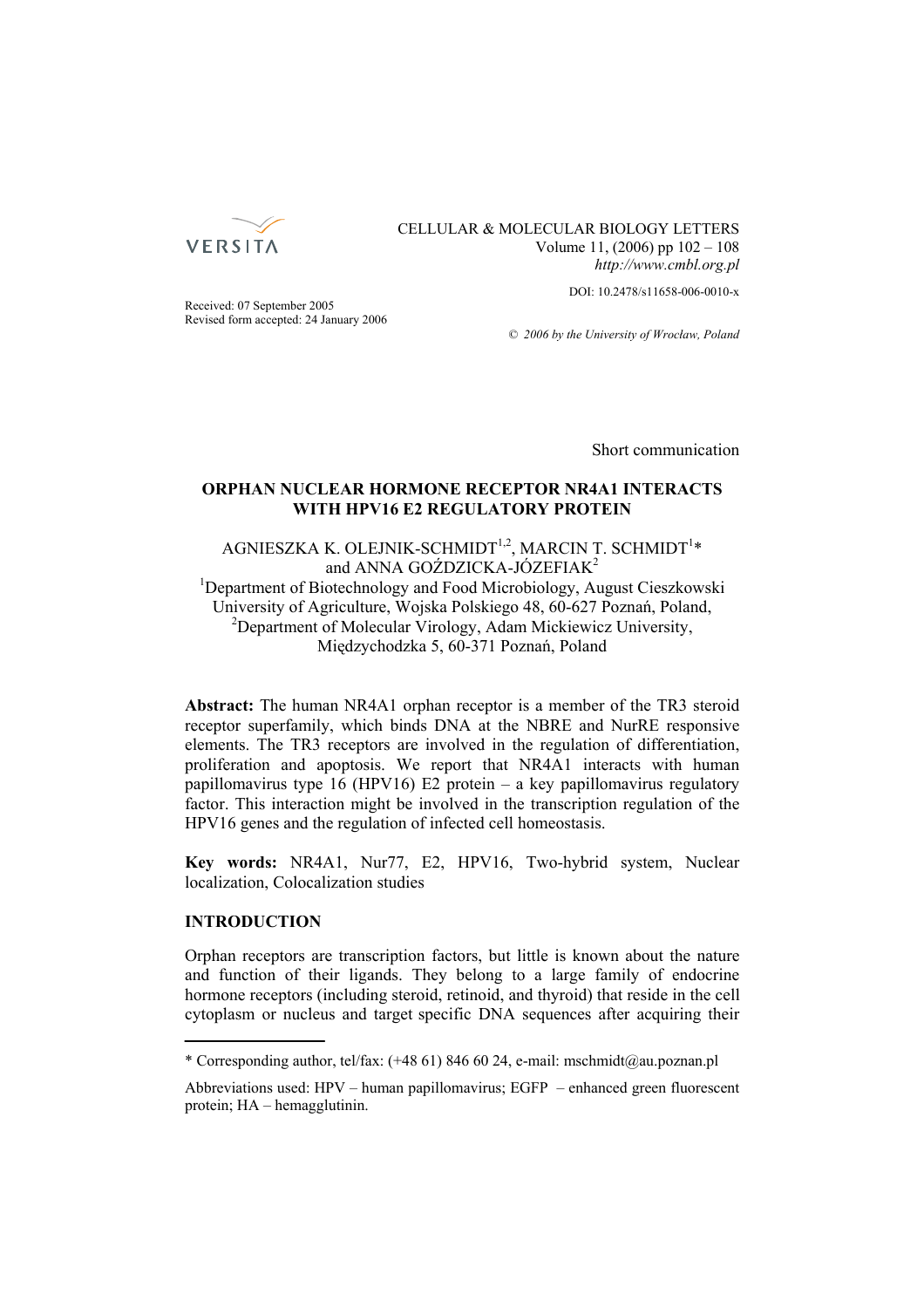ligands. The members of this receptor family share a number of structural features. Their DNA-binding domain, located in the central portion of their aminoacid chain, is highly conserved and recognizes specific DNA sequences, termed hormone response elements. The carboxy-terminal part of the receptors, which interacts directly with the hormone (the ligand-binding domain), functions as a ligand-dependent transcriptional activation domain. The NH<sub>2</sub>-terminal part varies in structure and contains the ligand-independent transactivation domain [1, 2]. The orphan nuclear hormone receptors are believed to be able to interact with DNA in the absence of any ligand. The NR4A1 protein (Nur77, TR3, NGFI-B) is involved in the regulation of differentiation, proliferation and apoptosis [3, 4]. This orphan receptor can bind DNA as a monomer to an estrogen receptor half-site element (NBRE 5'-AAAGGTCA-3') or as a homodimer to a palindromic DNA-binding motif (NurRE  $5'$ -TGATATTTN<sub>6</sub>AAATGCCA-3') [5]. In this report, we show that NR4A1 is able to interact with the E2 protein of human papillomavirus type 16 (HPV16). HPVs are small DNA tumor viruses that can cause benign proliferative lesions and cancer [6]. Over 100 HPV types have been identified, and HPV16 is the predominant cervical cancer-associated type [7]. E2 is a regulatory protein able to either activate or repress the transcription of viral oncoproteins from the long control region (LCR) of the HPV genome [8, 9]. This 42-kDa protein is composed of an NH<sub>2</sub>-terminal transcriptional activation domain, a hinge region and a COOH-terminal DNA-binding and dimerization domain. The viral regulatory protein binds to multiple copies of an  $ACCN<sub>6</sub>GGT$  motif; these occur in the LCR of all HPVs [10]. The LCR regulatory sequence also contains multiple binding sites for cellular transcription factors, with three steroid hormone response elements among them [11]. The interaction between the E2 and NR4A1 proteins reveals a novel potential relationship in the complex regulatory mechanism of the HPV replication cycle.

# **MATERIAL AND METHODS**

### **Plasmid vectors**

The human papillomavirus type 16 coding sequence of the E2 regulatory protein was cloned at full-length into a yeast two-hybrid system vector yielding a fusion protein with a Gal4-DNA-binding domain (pDBLeu-E2) and into a mammalian vector yielding a fusion protein with a green fluorescent protein (pEGFP-E2). Truncated NR4A1 cDNA (a 1.9-kbp coding protein lacking 148 N-terminal aminoacids) was obtained from a human epithelial cell library in a yeast twohybrid system vector yielding a fusion protein with a Gal4-activation domain (pPC86-NR4A1), and was cloned into a mammalian vector yielding a fusion protein with a red fluorescent protein (pDsRed-NR4A1).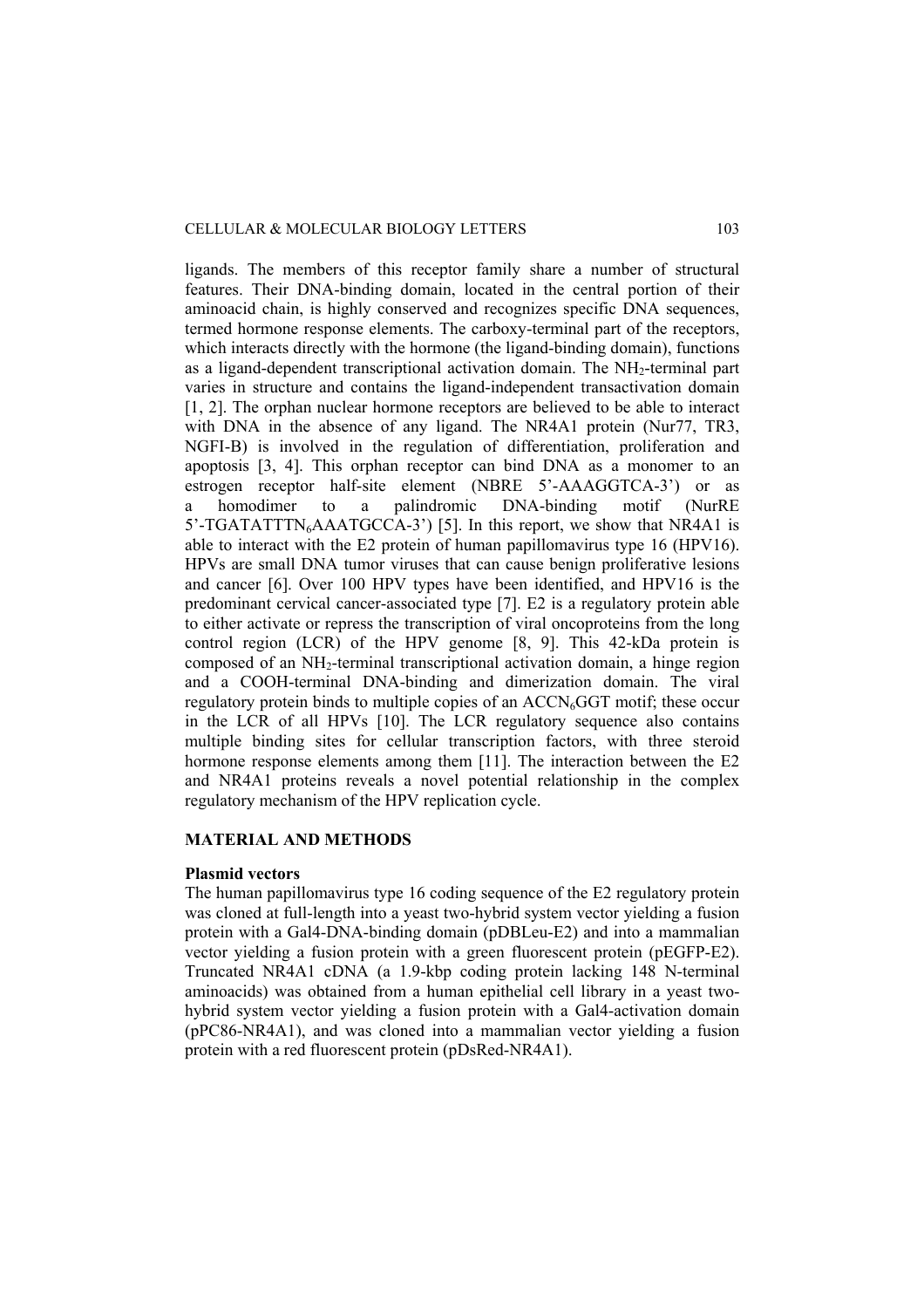#### *In vitro* **cell culture**

African green monkey kidney fibroblast Cos-7 and cervical cancer-derived epithelial C33-A cells were grown in Dulbecco's modified Eagle's medium supplemented with 10% fetal calf serum at  $37^{\circ}$ C in  $5\%$  CO<sub>2</sub>.

#### **The introduction of plasmid DNA into the cells**

Two-hybrid system vectors were introduced into chemically competent yeast cells via LiAc/PEG transformation according to the manufacturer's instructions (ProQuest Two-Hybrid System, Invitrogen). Mammalian fluorescent protein expression vectors were transfected into Cos-7 cells by lipofection using a Tfx-20 Reagent (Promega) as recommended by the reagent manufacturer.

#### **Two-hybrid analysis**

Two-hybrid analysis was performed on yeast *S. cerevisie* strain MaV203 cells grown on complex YAPD or minimal synthetic SC medium. Where necessary, the SC medium lacked leucine (-Leu), tryptophane (-Trp), histidine (-His), or uracil (-Ura) and/or was supplemented with 10 mM 3-aminotriazole (+3AT) and 0.2% 5-fluorouracil (+5FOA). A ß-Gal assay was performed in Z buffer supplemented with 2-mercaptoethanol and X-Gal as described in the manufacturer's instructions (ProQuest Two-Hybrid System, Invitrogen).

### *In vitro* **transcription-translation and co-immunoprecipitation**

A co-immunoprecipitation study was performed using *in vitro* synthesized Myc epitope-tagged HPV16 E2 protein and HA epitope-tagged NR4A1 protein. The proteins labeled with <sup>35</sup>S-Met/Cys (ICN) were obtained using a TnT T7 Coupled Reticulocyte Lysate System (Promega) on PCR products used as templates. To amplify the coding sequences of the proteins and incorporate the T7 polymerase promoter and the Myc- and HA- epitope-tag sequences, the Advantage 2 PCR Enzyme System (BD Biosciences) was used with starters designed to anneal to plasmid vector sequences as described in the Matchmaker Co-IP Kit (Clontech) instruction manual. The co-immunoprecipitation study was performed using a Matchmaker Co-IP Kit (Clontech).

### **Colocalisation studies**

The Cos-7 and C33-A cells were grown on microscope chamber cover glass and cotransfected with pEGFP-E2 and pDsRed-NR4A1 vectors. Forty-four hours after transfection, the Cos-7 cells were fixed in 4% paraformaldehyde in phosphate buffered saline for 20 minutes at room temperature, washed three times with PBS and immersed in mounting medium containing DAPI. The C33- A cells were observed with no fixation. Fluorescence microscopy was carried out using an Axiovert200 inverted epifluorescent microscope with GFP, dsRed and DAPI filter sets and a 20x air objective (Zeiss). An LSM 510 laser-scanning microscope (Zeiss) with an LD Plan-Neofluar 63x/0.75 objective were used for confocal imaging experiments. EGFP- or dsRed-tagged proteins were respectively excited with 488 nm (Argon laser) or 543 nm (HeNe laser). The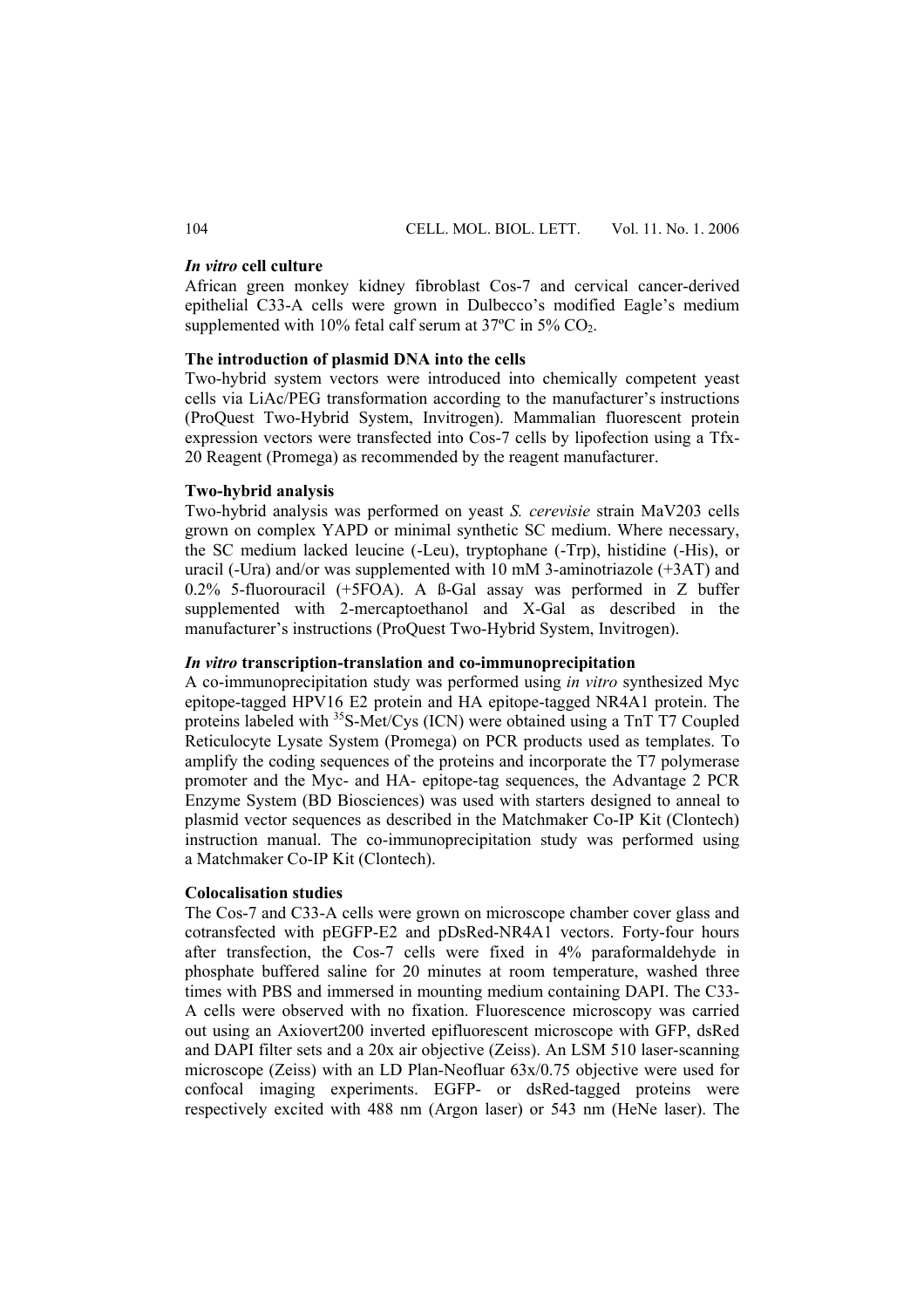emission filters were a 500-530 nm band pass for EGFP and a 565-615 nm band pass for dsRed.

#### **RESULTS AND DISCUSSION**

The yeast two-hybrid analysis indicated an interaction between orphan nuclear receptor NR4A1 and human papillomavirus type 16 E2 regulatory protein. *S. cerevisiae* MaV203 cells transfromed with pDBLeu-E2 and pPC86-NR4A1 plasmid vectors grew on plates with the SC-Leu-Trp-His+3AT medium. The growth of the transformed MaV203 cells on a minimal synthetic medium lacking histidine was possible due to the two-hybrid-dependent activation of a chromosomally-integrated *HIS3* reporter gene. This activation was conditional on the reconstitution of functional Gal4 transcription factor [12] through the interaction of the NR4A1 with the E2. The transformant phenotype analysis (inability to grow on SC-Leu-Trp-His-Ura medium, growth on SC-Leu-Trp-His+5FOA medium and weak blue color in ß-Gal assay) indicated interaction between NR4A1 and E2 (Fig. 1). The strength of the interaction between these two proteins in the yeast cells is similar in strength to the interaction between the human retinoblastoma (Rb) and the human E2F1 proteins [13, 14].

A co-immunoprecipitation study using Myc epitope-tagged HPV16 E2 and HA epitope-tagged NR4A1 did not confirm the interaction between these two proteins (data not shown). Therefore, we did further study to analyze the possible interaction. In this experiment, we showed colocalization of the expressed EGFP-E2 and dsRed-NR4A1 fluorescent fusion proteins in the cell nucleus (Fig. 2). The epifluorescence and confocal microscopy study confirmed the interaction between the two proteins. Both *in vivo* tests are conducted in the complex environment of the living cell, which makes them artifact-impervious, and they indicated interactions between the E2 and NR4A1 proteins. An *in vitro* experiment of co-immunoprecipitation failed to demonstrate the interaction, probably due to a lack of post-transcriptional modifications of one or both of the proteins [15, 16]. Both E2 [17] and NR4A1 [18] are phosphoproteins, the action of which is dependent on the modification [19].

The orphan nuclear receptors emerge to play a significant role in the regulation of viral activity (SV40 [20], MMTV [21], HTLV-1 [22], HIV-1 [23]), and notably, in the case of HPV16 [24]. Further studies on the interaction of these two proteins would give a new insight into the transcription regulation of the HPV16 genome [25].

An interesting fact is that the NR4A1 orphan receptor is apparently a common target for viral proteins: E2 (this study) and the EBNA2 of EBV [26], which suggests a universal mode of interaction between viruses and infected cells.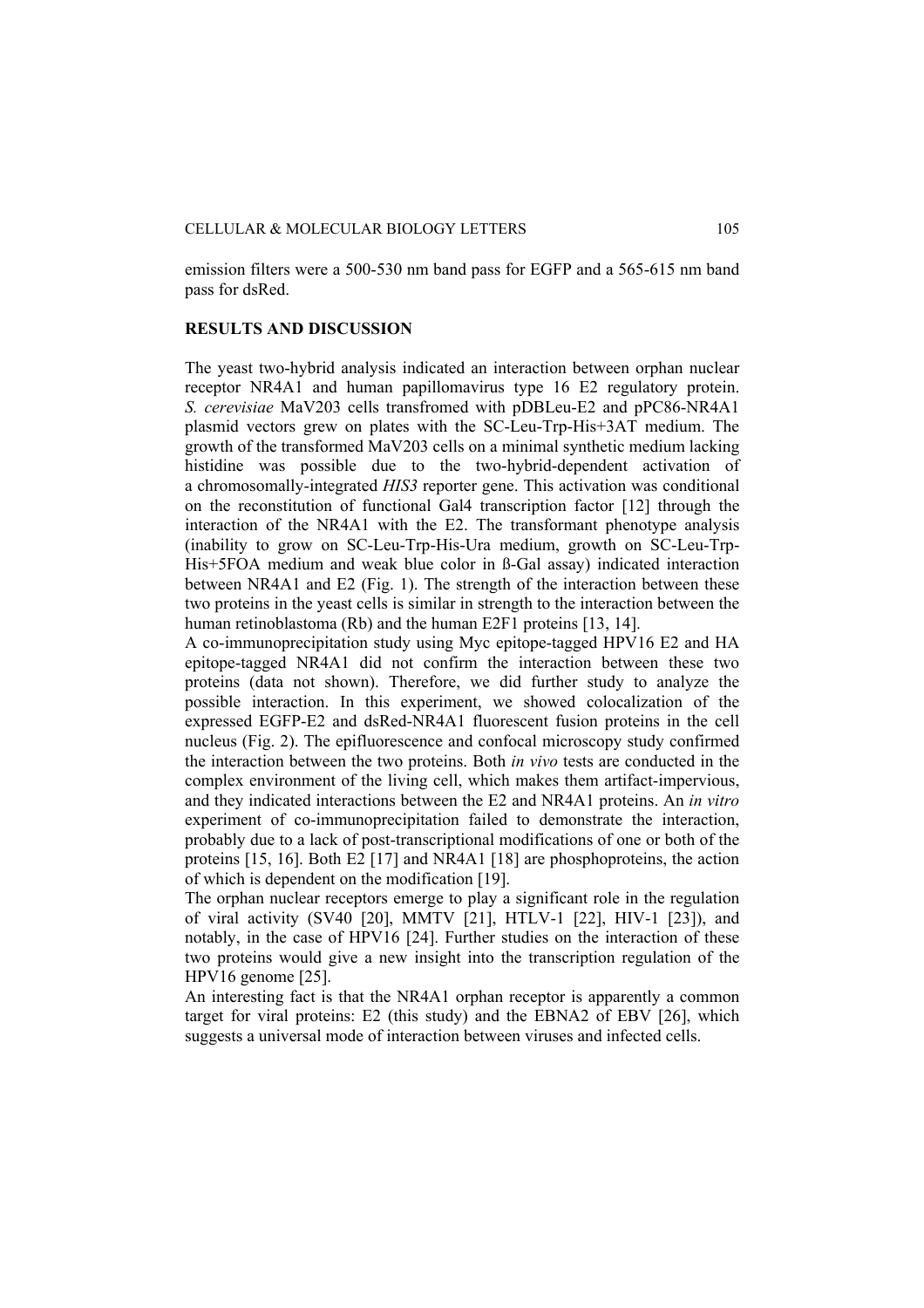

Fig. 1. A phenotype analysis of growth on selective media of the transformed *S. cerevisiae* MaV203 cells and ß-Gal assay. The yeast cells were transformed with (I) pDBLeu-E2 and pPC86, (II) pDBLeu-E2 and pPC86-NR4A1, or (III) pDBLeu and pPC86-NR4A1. Four colonies of each transformation were seeded on SC-Leu-Trp (A), then replica plated on selective media: SC-Leu-Trp-His+3AT (B), SC-Leu-Trp-His-Ura (C), SC-Leu-Trp-His+5FOA (D) and YAPD (for the ß-Gal assay) (E).



Fig. 2. Panel 1. Fluorescence microscopy of Cos-7 cells cotransfected with EGFP-E2 and dsRed-NR4A1-tagged proteins. (A) The localization of EGFP-E2 within the nucleus. (B) The localization of dsRed-NR4A1 within the nucleus. (C) DNA in the nucleus stained with DAPI. (D) Merged images show the superimposition of the EGFP and dsRed signals, which look yellow in the case of colocalization (D). Panel 2. Confocal microscopy of C33-A cells cotransfected with EGFP-E2- and dsRed-NR4A1 tagged proteins. (A) Localization of EGFP-E2 within the nucleus. (B) Localization of dsRed-NR4A1 within the nucleus. (C) Picture in transmitted light allowing to see the cell morfology. (D) Merged images show superimposition of EGFP and dsRed signals, which look yellow in the case of colocalization.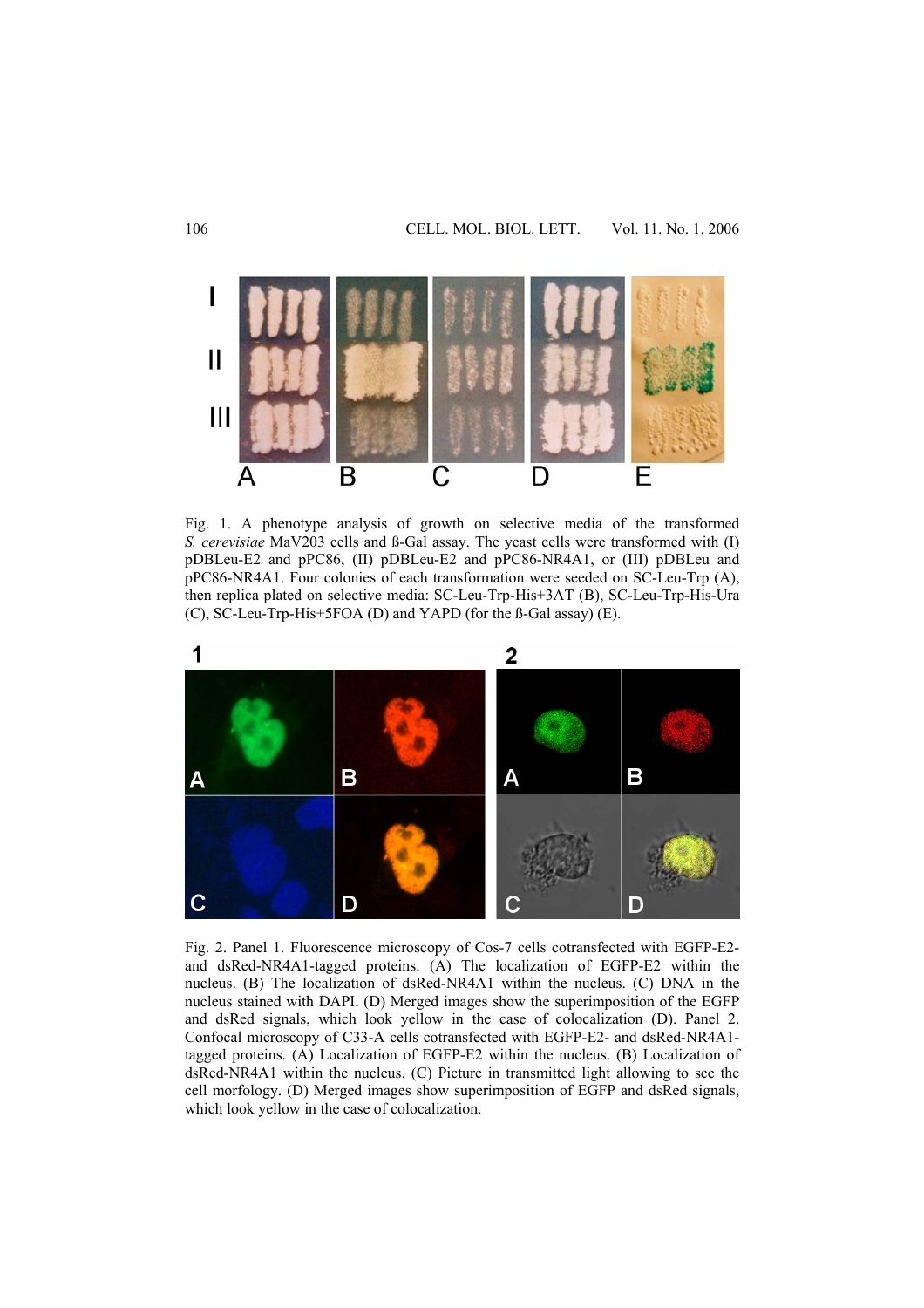**Acknowledgments.** This study was supported by the State Committee for Scientific Research, Warszawa, Poland, grant No 2 P05A 095 27.

#### **REFERENCES**

- 1. Aranda, A. and Pascual, A. Nuclear hormone receptors and gene expression. **Physiol. Rev.** 81 (2001) 1269-1304.
- 2. Giguere, V. Orphan nuclear receptors: From gene to function. **Endocr. Rev.** 20 (1999) 689-725.
- 3. Hsu, H.C., Zhou, T. and Mountz, J.D. Nur77 family of nuclear hormone receptors. **Curr. Drug Targets Inflamm. Allergy** 3 (2004) 413-423.
- 4. Lin, B., Kolluri, S.K., Lin, F., Liu, W., Han, Y.H., Cao, X., Dawson, M.I., Reed, J.C. and Zhang, X.K. Conversion of Bcl-2 from protector to killer by interaction with nuclear orphan receptor Nur77/TR3. **Cell** 116 (2004) 527- 540.
- 5. Winoto, A. and Littman, D.R. Nuclear hormone receptors in T lymphocytes. **Cell** 109 (2002) S57-S66.
- 6. zur Hausen, H. Papillomaviruses causing cancer: evasion from host-cell control in early events in carcinogenesis. **J. Natl. Cancer. Inst.** 92 (2000) 690-698.
- 7. zur Hausen, H. Papillomavirus infections a major cause of human cancers. **Biochim. Biophys. Acta** 1288 (1996) F55-F78.
- 8. Nishimura, A., Ono, T., Ishimoto, A., Dowhanick, J.J., Frizzell, M.A., Howley, P.M. and Sakai, H. Mechanisms of human papillomavirus E2 mediated repression of viral oncogene expression and cervical cancer cell growth inhibition. **J. Virol.** 74 (2000) 3752-3760.
- 9. Bouvard, V., Storey, A., Pim, D. and Banks, L. Characterization of the human papillomavirus E2 protein: evidence of trans-activation and transrepression in cervical keratinocytes. **EMBO J.** 13 (1994) 5451-5459.
- 10. Hou, S.Y., Wu, S.Y. and Chiang, C.M. Transcriptional activity among high and low risk human papillomavirus E2 proteins correlates with E2 DNA binding. **J. Biol. Chem.** 277 (2002) 45619-45629.
- 11. O'Connor, M., Chan, S.Y. and Bernard, H.U. Transcription factor binding sites in the long control region of genital HPVs, in: **Human Papillomaviruses 1995 compendium** vol. III. (Myers, G., Bernard, H.U. and Deliuset, H. Eds), Los Alamos USA, Los Alamos National Laboratory Press, 1995, 21-40.
- 12. Fields, S. and Song, O.-K. A novel genetic system to detect protein protein interactions. **Nature** 340 (1989) 245-246.
- 13. Vidal, M. The reverse two-hybrid system, in: **The Two-Hybrid System** (Bartel, P. and Fields, S., Eds.), Oxford University Press, New York, 1997, 109-147.
- 14. Vidal, M., Brachmann, R.K., Fattaey, A., Harlow, E. and Boeke, J.D. Reverse two-hybrid and one-hybrid systems to detect dissociation of